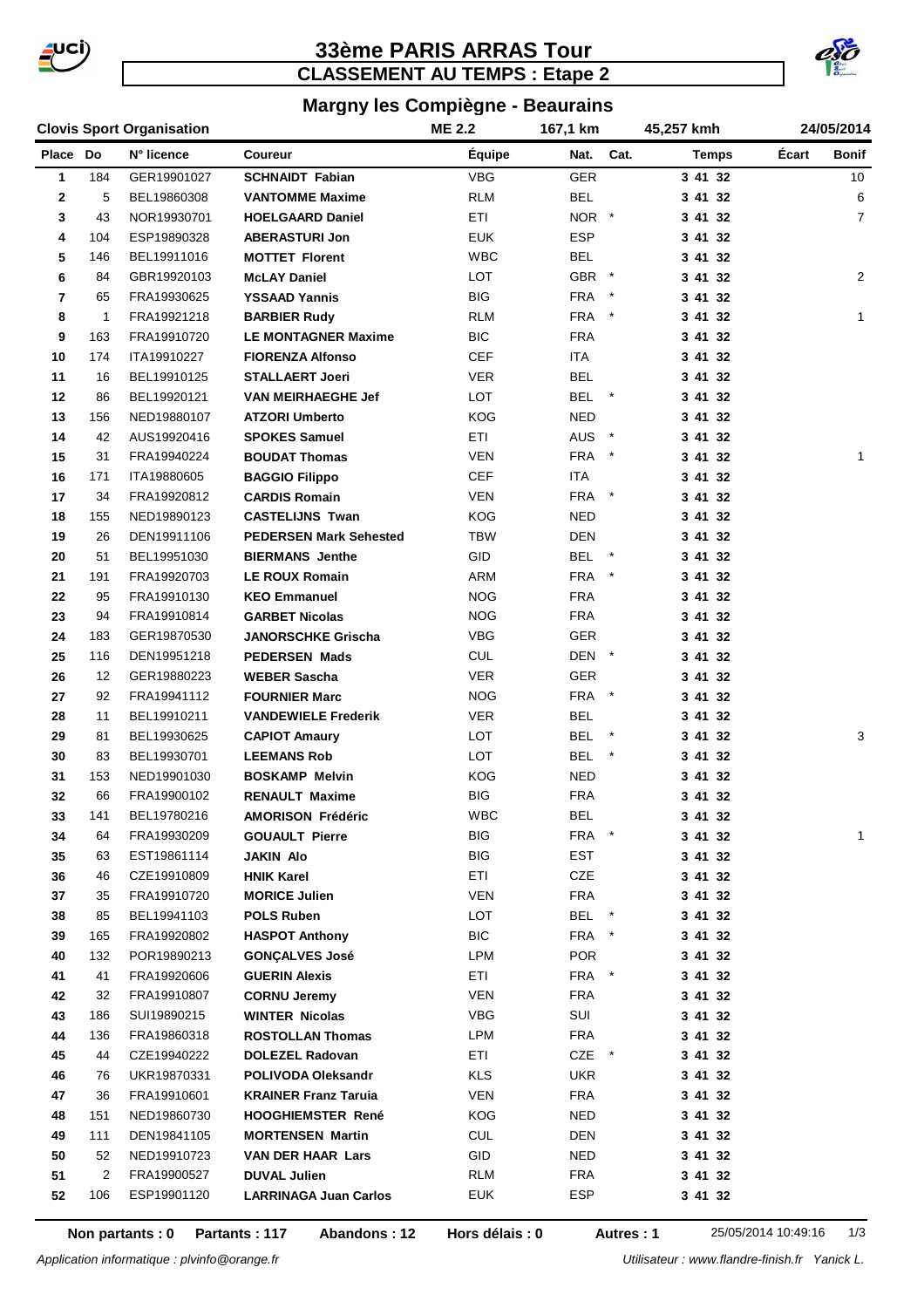

### **CLASSEMENT AU TEMPS : Etape 2 (Suite) 33ème PARIS ARRAS Tour**



# **Margny les Compiègne - Beaurains**

|          |     | <b>Clovis Sport Organisation</b> | <b>ME 2.2</b>                    |            |                  |            | 24/05/2014   |                     |                |  |
|----------|-----|----------------------------------|----------------------------------|------------|------------------|------------|--------------|---------------------|----------------|--|
| Place Do |     | N° licence                       | Coureur                          | Équipe     |                  | Nat. Cat.  | <b>Temps</b> | Écart               | Bonif          |  |
| 53       | 192 | FRA19860226                      | <b>GUYOT Yann</b>                | ARM        | <b>FRA</b>       |            | 3 41 32      |                     |                |  |
| 54       | 93  | FRA19950126                      | <b>GINELLI Vincent</b>           | <b>NOG</b> | FRA              | $^{\star}$ | 3 41 32      |                     |                |  |
| 55       | 15  | NED19910212                      | <b>SCHOONBROODT Bob</b>          | <b>VER</b> | NED              |            | 3 41 32      |                     |                |  |
| 56       | 193 | FRA19940411                      | <b>ARMIRAIL Bruno</b>            | ARM        | FRA *            |            | 3 41 32      |                     |                |  |
| 57       | 154 | NED19841113                      | <b>VAN HAAREN Bart</b>           | <b>KOG</b> | <b>NED</b>       |            | 3 41 32      |                     |                |  |
| 58       | 162 | FRA19791230                      | <b>LE LAY David</b>              | <b>BIC</b> | <b>FRA</b>       |            | 3 41 32      |                     |                |  |
| 59       | 134 | FRA19890616                      | <b>VAUBOURZEIX Thomas</b>        | <b>LPM</b> | <b>FRA</b>       |            | 3 41 32      |                     | $\overline{2}$ |  |
| 60       | 164 | FRA19900314                      | <b>BOTREL Yann</b>               | <b>BIC</b> | <b>FRA</b>       |            | 3 41 32      |                     |                |  |
| 61       | 91  | FRA19811227                      | <b>DAENINCK Benoit</b>           | <b>NOG</b> | <b>FRA</b>       |            | 3 41 32      |                     |                |  |
| 62       | 131 | FRA19840516                      | <b>ANTOMARCHI Julien</b>         | LPM        | FRA              |            | 3 41 32      |                     |                |  |
| 63       | 161 | FRA19930827                      | <b>LE GAC Olivier</b>            | <b>BIC</b> | FRA *            |            | 3 41 32      |                     |                |  |
| 64       | 62  | FRA19861014                      | <b>TRONET Steven</b>             | <b>BIG</b> | <b>FRA</b>       |            | 3 41 32      |                     |                |  |
| 65       | 71  | UKR19900628                      | <b>PREVAR Oleksandr</b>          | <b>KLS</b> | <b>UKR</b>       |            | 3 41 32      |                     |                |  |
| 66       | 61  | FRA19880818                      | <b>BRUN Frédéric</b>             | <b>BIG</b> | <b>FRA</b>       |            | 3 41 32      |                     |                |  |
| 67       | 33  | FRA19941031                      | <b>GRELLIER Fabien</b>           | <b>VEN</b> | FRA              | $\star$    | 3 41 32      |                     |                |  |
| 68       | 73  | UKR19920408                      | <b>BRATASHCHUK Andrii</b>        | <b>KLS</b> | UKR *            |            | 3 41 32      |                     |                |  |
| 69       | 185 | GER19851030                      | <b>SPRINGER Christoph</b>        | VBG        | <b>GER</b>       |            | 3 41 32      |                     |                |  |
| 70       | 166 | FRA19900508                      | <b>GUEZENNEC Vincent</b>         | <b>BIC</b> | <b>FRA</b>       |            | 3 41 32      |                     |                |  |
| 71       | 25  | DEN19900107                      | <b>QUAADE Rasmus Christian</b>   | TBW        | <b>DEN</b>       |            | 3 41 32      |                     |                |  |
| 72       | 23  | DEN19940810                      | <b>ANDERSEN Søren Kragh</b>      | <b>TBW</b> | DEN *            |            | 3 41 32      |                     |                |  |
| 73       | 194 | FRA19890318                      | <b>TEYCHENNE COUTET Mathieu</b>  | ARM        | <b>FRA</b>       |            | 3 41 32      |                     |                |  |
| 74       | 4   | FRA19881223                      | <b>PAIANI Jean-Lou</b>           | <b>RLM</b> | <b>FRA</b>       |            | 3 41 32      |                     |                |  |
| 75       | 14  | NED19920625                      | OTTEMA Rick                      | VER.       | NED *            |            | 3 41 32      |                     |                |  |
| 76       | 145 | BEL19870802                      | <b>DUFRASNE</b> Jonathan         | <b>WBC</b> | BEL              |            | 3 41 32      |                     |                |  |
| 77       | 13  | BEL19800317                      | <b>GARDEYN Gorik</b>             | <b>VER</b> | <b>BEL</b>       |            | 3 41 32      |                     |                |  |
| 78       | 22  | DEN19890309                      | <b>POULSEN GULDHAMMER Rasmus</b> | TBW        | DEN              |            | 3420         | 028                 |                |  |
| 79       | 196 | FRA19840807                      | <b>SINNER Benoit</b>             | ARM        | <b>FRA</b>       |            | 3 41 32      |                     |                |  |
| 80       | 45  | NED19931113                      | <b>KERKHOF Tim</b>               | ETI        | NED *            |            | 3 41 32      |                     |                |  |
| 81       | 142 | BEL19901228                      | <b>ANCIAUX Maxime</b>            | <b>WBC</b> | <b>BEL</b>       |            | 3 42 47      | 1 15                |                |  |
| 82       | 173 | ITA19881114                      | <b>DAL SANTO Nicola</b>          | CEF        | ITA              |            | 3 41 32      |                     |                |  |
| 83       | 6   | FRA19760410                      | <b>VERMEULEN Franck</b>          | <b>RLM</b> | <b>FRA</b>       |            | 3 44 43      | 311                 |                |  |
| 84       | 143 | BEL19900227                      | <b>CHEVALIER Olivier</b>         | <b>WBC</b> | <b>BEL</b>       |            | 34443        | 311                 |                |  |
| 85       | 113 | DEN19940331                      | <b>SCHMIDT Mads</b>              | <b>CUL</b> | DEN *            |            | 3 45 53      | 4 21                |                |  |
| 86       | 181 | FRA19840610                      | <b>BALDO Nicolas</b>             | <b>VBG</b> | FRA              |            | 3 45 53      | 4 21                |                |  |
| 87       | 75  | UKR19830723                      | <b>KVACHUK Oleksandr</b>         | KLS        | UKR              |            | 3 45 53      | 4 21                |                |  |
| 88       | 175 | ITA19880617                      | <b>BELLI Matteo</b>              | <b>CEF</b> | ITA              |            | 3 45 53      | 4 21                |                |  |
| 89       | 72  | UKR19890830                      | <b>KULYK Andriy</b>              | <b>KLS</b> | <b>UKR</b>       |            | 3 45 53      | 4 21                |                |  |
| 90       | 114 | DEN19830613                      | <b>BOCHMANN Lasse</b>            | <b>CUL</b> | DEN              |            | 3 45 53      | 4 21                |                |  |
| 91       | 135 | LTU19881230                      | <b>SISKEVICIUS Evaldas</b>       | LPM        | LTU              |            | 3 45 53      | 4 21                |                |  |
| 92       | 152 | NED19910727                      | <b>BOVENHUIS Jasper</b>          | KOG        | <b>NED</b>       |            | 34553        | 4 21                |                |  |
| 93       | 195 | FRA19931030                      | <b>LEBRETON Kevin</b>            | ARM        | FRA *            |            | 3 45 53      | 4 21                | 2              |  |
| 94       | 176 | ITA19930424                      | <b>FORCONI Giacomo</b>           | <b>CEF</b> | ITA              | $\ast$     | 3 45 53      | 4 21                | 3              |  |
| 95       | 96  | FRA19940516                      | <b>TURGIS Anthony</b>            | <b>NOG</b> | FRA              | $\star$    | 3 45 53      | 4 21                |                |  |
| 96       | 144 | BEL19880317                      | <b>DRON Boris</b>                | <b>WBC</b> | <b>BEL</b>       |            | 3 45 53      | 4 21                |                |  |
| 97       | 182 | AUT19940203                      | JÄGER Patrick                    | <b>VBG</b> | AUT *            |            | 3 49 39      | 87                  |                |  |
| 98       | 74  | UKR19910921                      | <b>GOLOVASH Oleksandr</b>        | <b>KLS</b> | UKR              |            | 3 49 39      | 8 7                 |                |  |
| 99       | 105 | ESP19900218                      | <b>ZUAZUBISKAR Illart</b>        | <b>EUK</b> | <b>ESP</b>       |            | 3 49 39      | 8<br>$\overline{7}$ |                |  |
| 100      | 101 | ESP19911208                      | <b>TXOPERENA Benat</b>           | <b>EUK</b> | ESP              |            | 3 49 39      | 8<br>$\overline{7}$ |                |  |
| 101      | 123 | RUS19940125                      | <b>SAZANOV Andrey</b>            | <b>HCL</b> | RUS <sup>*</sup> |            | 3 49 39      | 8<br>$\overline{7}$ |                |  |
| 102      | 102 | ESP19910429                      | <b>BARBERO CUESTA Carlos</b>     | <b>EUK</b> | ESP *            |            | 34939        | 8 7                 |                |  |
| 103      | 103 | ESP19880830                      | <b>MINGUEZ AYALA Miguel</b>      | <b>EUK</b> | <b>ESP</b>       |            | 3 56 47      | 15 15               |                |  |
| 104      | 121 | RUS19920306                      | SAVITSKIY Ivan                   | <b>HCL</b> | RUS <sup>*</sup> |            | 3 56 47      | 15 15               |                |  |
|          |     |                                  |                                  |            |                  |            |              |                     |                |  |

**Non partants : 0 Partants : 117 Abandons : 12 Autres : 1** 25/05/2014 10:49:17 2/3

**Hors délais : 0**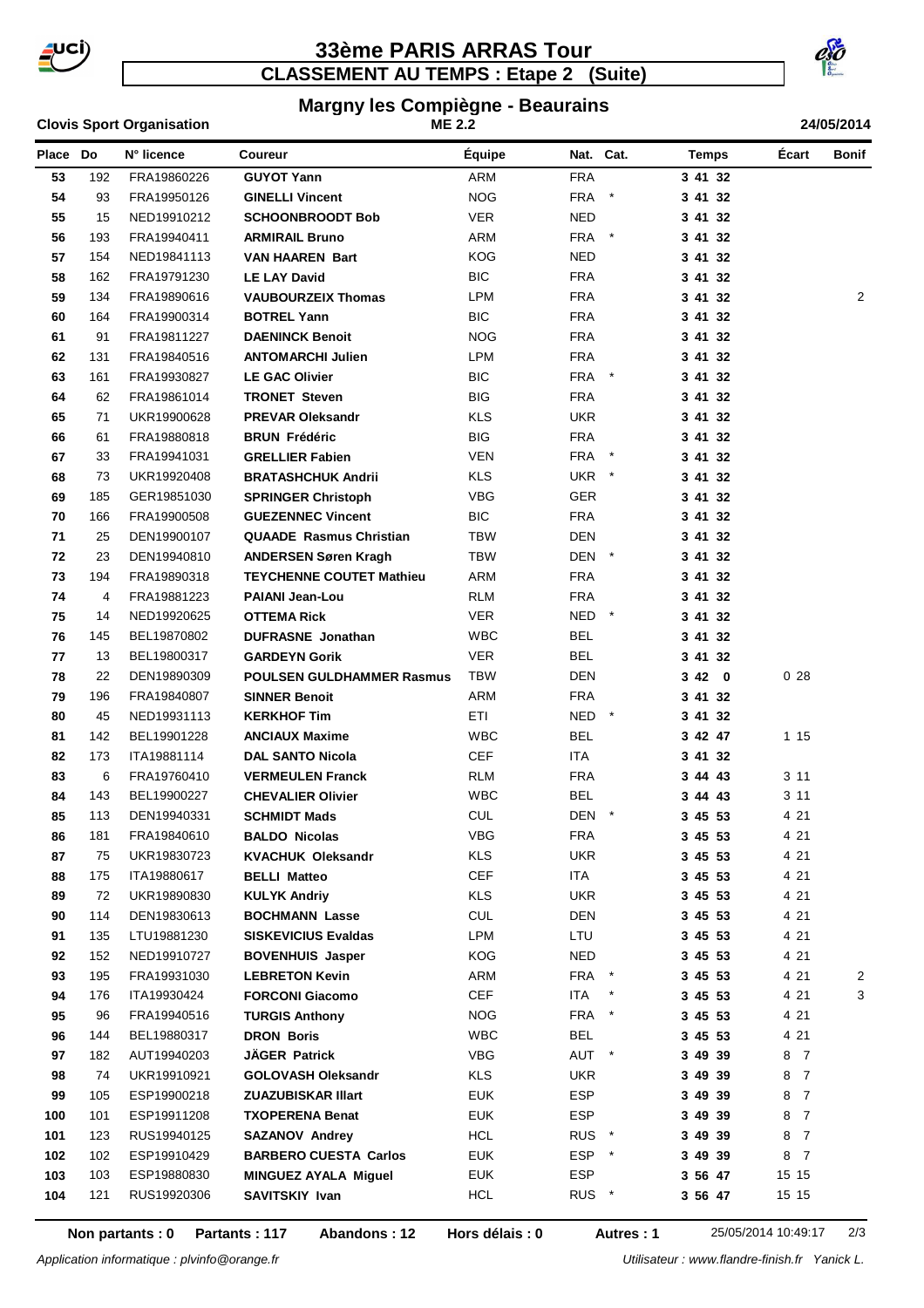

### **CLASSEMENT AU TEMPS : Etape 2 (Suite) 33ème PARIS ARRAS Tour**



#### **Margny les Compiègne - Beaurains Clovis Sport Organisation 24/05/2014 ME 2.2**

| Place | Do  | N° licence  | Coureur                          | <b>Équipe</b> | Nat. Cat.             |         | <b>Temps</b> | Écart | <b>Bonif</b> |
|-------|-----|-------------|----------------------------------|---------------|-----------------------|---------|--------------|-------|--------------|
|       | 3   | FRA19900818 | <b>KOWALSKI Rudy</b>             | <b>RLM</b>    | <b>FRA</b>            |         | Abandon      |       |              |
|       | 21  | DEN19900702 | <b>CLAUSEN Patrick</b>           | <b>TBW</b>    | <b>DEN</b>            |         | Hors course  |       |              |
|       | 24  | DEN19940319 | <b>NIELSEN Mathias Møller</b>    | TBW           | <b>DEN</b>            | $\ast$  | Abandon      |       |              |
|       | 53  | NZL19930618 | <b>FRAME Alex</b>                | <b>GID</b>    | <b>NZL</b>            | $\star$ | Abandon      |       |              |
|       | 56  | GER19940109 | <b>SCHACHMANN Maximilian</b>     | <b>GID</b>    | GER *                 |         | Abandon      |       |              |
|       | 82  | BEL19920203 | <b>CRAEGHS Maarten</b>           | LOT           | <b>BEL</b>            | $\ast$  | Abandon      |       |              |
|       | 112 | DEN19910811 | <b>STEROBO Rasmus Brandstrup</b> | <b>CUL</b>    | <b>DEN</b>            |         | Abandon      |       |              |
|       | 122 | RUS19930630 | <b>EVTUSHENKO Alexander</b>      | HCL           | RUS <sup>*</sup>      |         | Abandon      |       |              |
|       | 124 | RUS19950528 | <b>ANDREEV Maksim</b>            | HCL           | <b>RUS</b>            | $\star$ | Abandon      |       |              |
|       | 125 | RUS19950421 | <b>CHURSIN Pavel</b>             | HCL           | <b>RUS</b><br>$\star$ |         | Abandon      |       |              |
|       | 126 | RUS19920321 | <b>GRIGORIEV Alexander</b>       | HCL           | RUS <sup>*</sup>      |         | Abandon      |       |              |
|       | 133 | FRA19860920 | <b>JULES Justin</b>              | <b>LPM</b>    | <b>FRA</b>            |         | Abandon      |       |              |
|       | 172 | ITA19940608 | TASCHIN Luca                     | <b>CEF</b>    | ITA                   | $\star$ | Abandon      |       |              |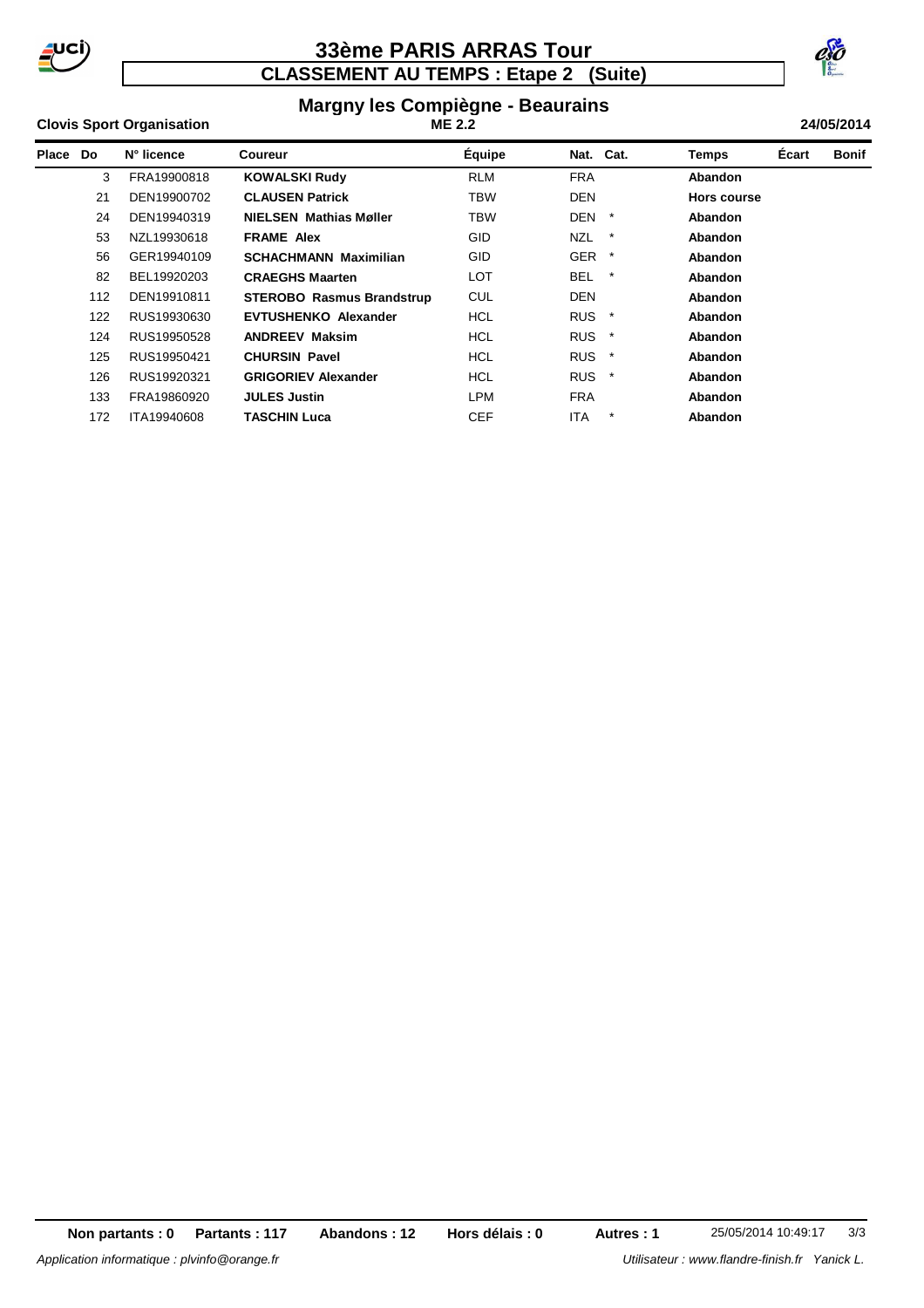

### **33ème PARIS ARRAS Tour CLASSEMENT GÉNÉRAL INDIVIDUEL : Etape 2**



#### **Margny les Compiègne - Beaurains**

**24/05/2014**

#### **Clovis Sport Organisation 195,6 km 45,719 kmh Place Dos Coureur Équipe N° licence Cat. Temps Écart Nat. ME 2.2** 195,6 km Général 45,719 kmh Épreuve: 45,719 kmh 5 BEL19860308 **VANTOMME Maxime** RLM BEL **4 16 36** 1 FRA19921218 **BARBIER Rudy** RLM FRA \* **4 16 41** 0 05 2 FRA19900527 **DUVAL Julien** RLM FRA **4 16 42** 0 06 31 FRA19940224 **BOUDAT Thomas** VEN FRA \* **4 16 50** 0 14 35 FRA19910720 **MORICE Julien** VEN FRA **4 16 51** 0 15 36 FRA19910601 **KRAINER Franz Taruia** VEN FRA **4 16 51** 0 15 81 BEL19930625 **CAPIOT Amaury** LOT BEL \* **4 16 55** 0 19 84 GBR19920103 **McLAY Daniel** LOT GBR \* **4 16 56** 0 20 134 FRA19890616 **VAUBOURZEIX Thomas** LPM FRA **4 16 57** 0 21 86 BEL19920121 **VAN MEIRHAEGHE Jef** LOT BEL \* **4 16 58** 0 22 83 BEL19930701 **LEEMANS Rob** LOT BEL \* **4 16 58** 0 22 85 BEL19941103 **POLS Ruben** LOT BEL \* **4 16 58** 0 22 132 POR19890213 **GONÇALVES José** LPM POR **4 16 59** 0 23 136 FRA19860318 **ROSTOLLAN Thomas** LPM FRA **4 16 59** 0 23 131 FRA19840516 **ANTOMARCHI Julien** LPM FRA **4 16 59** 0 23 34 FRA19920812 **CARDIS Romain** VEN FRA \* **4 17 00** 0 24 104 ESP19890328 **ABERASTURI Jon** EUK ESP **4 17 09** 0 33 106 ESP19901120 **LARRINAGA Juan Carlos** EUK ESP **4 17 09** 0 33 32 FRA19910807 **CORNU Jeremy** VEN FRA **4 17 11** 0 35 42 AUS19920416 **SPOKES Samuel** ETI AUS \* **4 17 17** 0 41 46 CZE19910809 **HNIK Karel** ETI CZE **4 17 17** 0 41 41 FRA19920606 **GUERIN Alexis** ETI FRA \* **4 17 17** 0 41 44 CZE19940222 **DOLEZEL Radovan** ETI CZE \* **4 17 17** 0 41 191 FRA19920703 **LE ROUX Romain** ARM FRA \* **4 17 22** 0 46 192 FRA19860226 **GUYOT Yann** ARM FRA **4 17 22** 0 46 193 FRA19940411 **ARMIRAIL Bruno** ARM FRA \* **4 17 22** 0 46 194 FRA19890318 **TEYCHENNE COUTET Mathieu** ARM FRA **4 17 22** 0 46 196 FRA19840807 **SINNER Benoit** ARM FRA **4 17 22** 0 46 95 FRA19910130 **KEO Emmanuel** NOG FRA **4 17 27** 0 51 94 FRA19910814 **GARBET Nicolas** NOG FRA **4 17 27** 0 51 92 FRA19941112 **FOURNIER Marc** NOG FRA \* **4 17 27** 0 51 91 FRA19811227 **DAENINCK Benoit** NOG FRA **4 17 27** 0 51 64 FRA19930209 **GOUAULT Pierre** BIG FRA \* **4 17 31** 0 55 33 FRA19941031 **GRELLIER Fabien** VEN FRA \* **4 17 31** 0 55 65 FRA19930625 **YSSAAD Yannis** BIG FRA \* **4 17 32** 0 56 63 EST19861114 **JAKIN Alo** BIG EST **4 17 32** 0 56 62 FRA19861014 **TRONET Steven** BIG FRA **4 17 32** 0 56 61 FRA19880818 **BRUN Frédéric** BIG FRA **4 17 32** 0 56 26 DEN19911106 **PEDERSEN Mark Sehested** TBW DEN **4 17 37** 1 01 25 DEN19900107 **QUAADE Rasmus Christian** TBW DEN **4 17 37** 1 01 23 DEN19940810 **ANDERSEN Søren Kragh** TBW DEN \* **4 17 37** 1 01 141 BEL19780216 **AMORISON Frédéric** WBC BEL **4 17 42** 1 06 145 BEL19870802 **DUFRASNE Jonathan** WBC BEL **4 17 42** 1 06 16 BEL19910125 **STALLAERT Joeri** VER BEL **4 17 47** 1 11 12 GER19880223 **WEBER Sascha** VER GER **4 17 47** 1 11 11 BEL19910211 **VANDEWIELE Frederik** VER BEL **4 17 47** 1 11 14 NED19920625 **OTTEMA Rick** VER NED \* **4 17 47** 1 11 13 BEL19800317 **GARDEYN Gorik** VER BEL **4 17 47** 1 11 184 GER19901027 **SCHNAIDT Fabian** VBG GER **4 17 52** 1 16 76 UKR19870331 **POLIVODA Oleksandr** KLS UKR **4 17 52** 1 16 51 BEL19951030 **BIERMANS Jenthe** GID BEL \* **4 17 57** 1 21 52 NED19910723 **VAN DER HAAR Lars** GID NED **4 17 57** 1 21 171 ITA19880605 **BAGGIO Filippo** CEF ITA **4 18 02** 1 26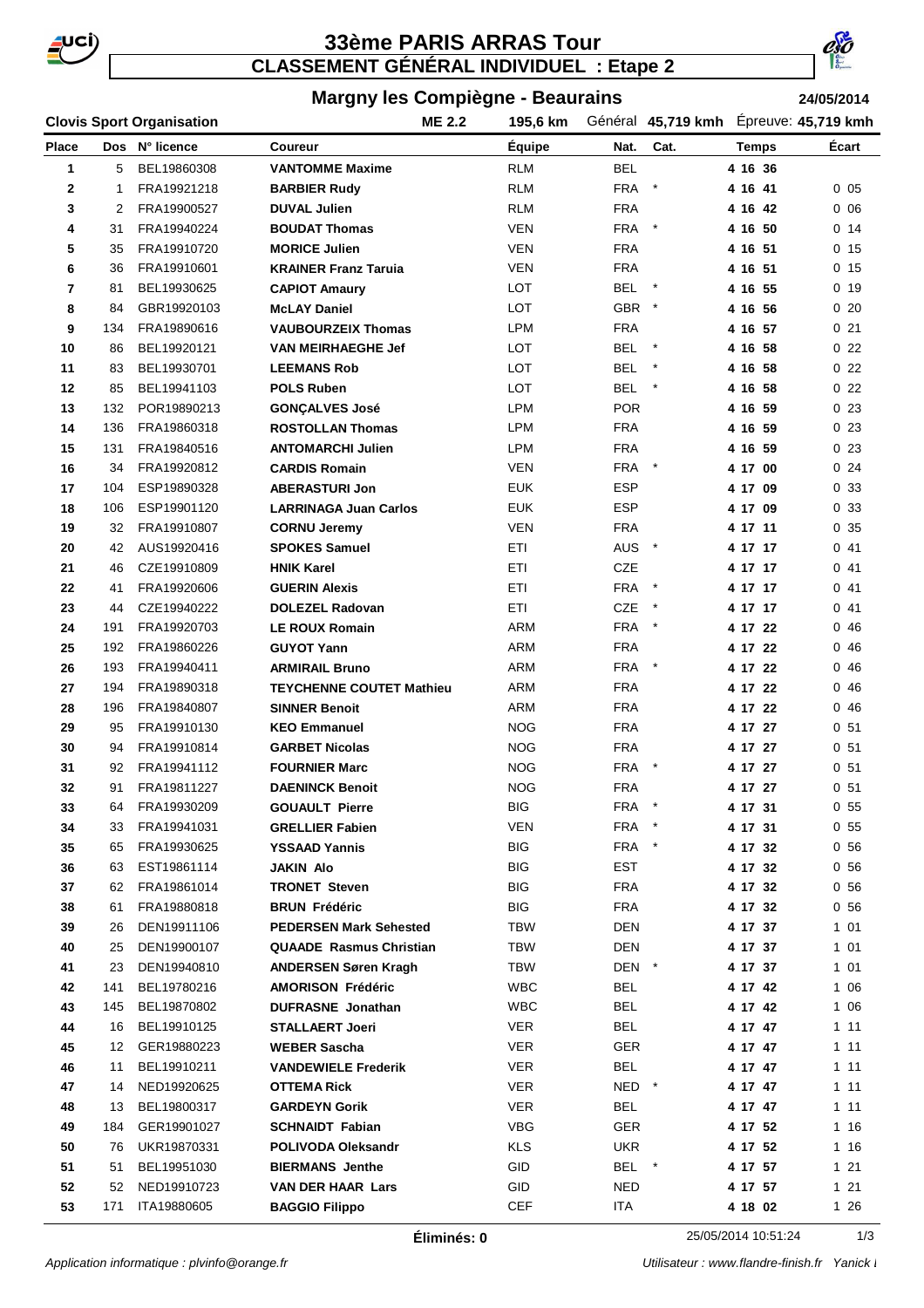

# **CL. GÉNÉRAL INDIVIDUEL : Etape 2 (Suite) 33ème PARIS ARRAS Tour**



### **Margny les Compiègne - Beaurains**

**ME 2.2**

**24/05/2014**

#### **Clovis Sport Organisation**

| <b>Place</b> |     | Dos N° licence | <b>Coureur</b>                   | Équipe     | Nat.             | Cat.    | <b>Temps</b> | Écart |
|--------------|-----|----------------|----------------------------------|------------|------------------|---------|--------------|-------|
| 54           | 155 | NED19890123    | <b>CASTELIJNS Twan</b>           | <b>KOG</b> | <b>NED</b>       |         | 4 18 02      | 1 26  |
| 55           | 116 | DEN19951218    | <b>PEDERSEN Mads</b>             | <b>CUL</b> | DEN *            |         | 4 18 02      | 1 26  |
| 56           | 183 | GER19870530    | <b>JANORSCHKE Grischa</b>        | <b>VBG</b> | GER              |         | 4 18 02      | 1 26  |
| 57           | 174 | ITA19910227    | <b>FIORENZA Alfonso</b>          | <b>CEF</b> | <b>ITA</b>       |         | 4 18 02      | 1 26  |
| 58           | 165 | FRA19920802    | <b>HASPOT Anthony</b>            | <b>BIC</b> | <b>FRA</b>       | $\star$ | 4 18 02      | 1 26  |
| 59           | 153 | NED19901030    | <b>BOSKAMP Melvin</b>            | <b>KOG</b> | <b>NED</b>       |         | 4 18 02      | 1 26  |
| 60           | 186 | SUI19890215    | <b>WINTER Nicolas</b>            | <b>VBG</b> | SUI              |         | 4 18 02      | 1 26  |
| 61           | 111 | DEN19841105    | <b>MORTENSEN Martin</b>          | <b>CUL</b> | <b>DEN</b>       |         | 4 18 02      | 1 26  |
| 62           | 154 | NED19841113    | <b>VAN HAAREN Bart</b>           | <b>KOG</b> | <b>NED</b>       |         | 4 18 02      | 1 26  |
| 63           | 151 | NED19860730    | <b>HOOGHIEMSTER René</b>         | <b>KOG</b> | <b>NED</b>       |         | 4 18 02      | 1 26  |
| 64           | 164 | FRA19900314    | <b>BOTREL Yann</b>               | <b>BIC</b> | <b>FRA</b>       |         | 4 18 02      | 1 26  |
| 65           | 161 | FRA19930827    | <b>LE GAC Olivier</b>            | <b>BIC</b> | FRA *            |         | 4 18 02      | 1 26  |
| 66           | 185 | GER19851030    | <b>SPRINGER Christoph</b>        | <b>VBG</b> | GER              |         | 4 18 02      | 1 26  |
| 67           | 162 | FRA19791230    | <b>LE LAY David</b>              | <b>BIC</b> | <b>FRA</b>       |         | 4 18 22      | 1 46  |
| 68           | 173 | ITA19881114    | <b>DAL SANTO Nicola</b>          | <b>CEF</b> | <b>ITA</b>       |         | 4 18 22      | 1 46  |
| 69           | 142 | BEL19901228    | <b>ANCIAUX Maxime</b>            | <b>WBC</b> | <b>BEL</b>       |         | 4 18 57      | 2 2 1 |
| 70           | 15  | NED19910212    | <b>SCHOONBROODT Bob</b>          | <b>VER</b> | <b>NED</b>       |         | 4 18 58      | 2 2 2 |
| 71           | 45  | NED19931113    | <b>KERKHOF Tim</b>               | <b>ETI</b> | <b>NED</b>       |         | 4 20 06      | 3 30  |
| 72           | 93  | FRA19950126    | <b>GINELLI Vincent</b>           | <b>NOG</b> | <b>FRA</b>       |         | 4 20 44      | 4 08  |
| 73           | 71  | UKR19900628    | <b>PREVAR Oleksandr</b>          | <b>KLS</b> | <b>UKR</b>       |         | 4 20 55      | 4 19  |
| 74           | 73  | UKR19920408    | <b>BRATASHCHUK Andrii</b>        | <b>KLS</b> | UKR *            |         | 4 20 55      | 4 19  |
| 75           | 195 | FRA19931030    | <b>LEBRETON Kevin</b>            | ARM        | FRA              | $\star$ | 4 21 41      | 5 05  |
| 76           | 96  | FRA19940516    | <b>TURGIS Anthony</b>            | <b>NOG</b> | FRA *            |         | 4 21 48      | 5 12  |
| 77           | 6   | FRA19760410    | <b>VERMEULEN Franck</b>          | <b>RLM</b> | <b>FRA</b>       |         | 4 21 57      | 5 21  |
| 78           | 66  | FRA19900102    | <b>RENAULT Maxime</b>            | <b>BIG</b> | <b>FRA</b>       |         | 4 22 00      | 5 24  |
| 79           | 144 | BEL19880317    | <b>DRON Boris</b>                | <b>WBC</b> | <b>BEL</b>       |         | 4 22 03      | 5 27  |
| 80           | 75  | UKR19830723    | <b>KVACHUK Oleksandr</b>         | <b>KLS</b> | <b>UKR</b>       |         | 4 22 13      | 5 37  |
| 81           | 72  | UKR19890830    | <b>KULYK Andriy</b>              | <b>KLS</b> | <b>UKR</b>       |         | 4 22 13      | 5 37  |
| 82           | 176 | ITA19930424    | <b>FORCONI Giacomo</b>           | <b>CEF</b> | <b>ITA</b>       |         | 4 22 20      | 5 44  |
| 83           | 114 | DEN19830613    | <b>BOCHMANN Lasse</b>            | <b>CUL</b> | <b>DEN</b>       |         | 4 22 23      | 5 47  |
| 84           | 152 | NED19910727    | <b>BOVENHUIS Jasper</b>          | <b>KOG</b> | <b>NED</b>       |         | 4 22 23      | 5 47  |
| 85           | 113 | DEN19940331    | <b>SCHMIDT Mads</b>              | CUL        | DEN *            |         | 4 22 23      | 547   |
| 86           | 175 | ITA19880617    | <b>BELLI Matteo</b>              | <b>CEF</b> | <b>ITA</b>       |         | 4 22 23      | 5 47  |
| 87           | 181 | FRA19840610    | <b>BALDO Nicolas</b>             | VBG        | <b>FRA</b>       |         | 4 22 23      | 5 47  |
| 88           | 22  | DEN19890309    | <b>POULSEN GULDHAMMER Rasmus</b> | TBW        | <b>DEN</b>       |         | 4 22 26      | 5 50  |
| 89           | 146 | BEL19911016    | <b>MOTTET Florent</b>            | <b>WBC</b> | <b>BEL</b>       |         | 4 22 45      | 6 09  |
| 90           | 163 | FRA19910720    | <b>LE MONTAGNER Maxime</b>       | <b>BIC</b> | <b>FRA</b>       |         | 4 23 19      | 643   |
| 91           | 166 | FRA19900508    | <b>GUEZENNEC Vincent</b>         | <b>BIC</b> | <b>FRA</b>       |         | 4 23 19      | 643   |
| 92           | 135 | LTU19881230    | <b>SISKEVICIUS Evaldas</b>       | LPM        | LTU              |         | 4 23 25      | 6 49  |
| 93           | 4   | FRA19881223    | <b>PAIANI Jean-Lou</b>           | RLM        | <b>FRA</b>       |         | 4 24 30      | 7 54  |
| 94           | 105 | ESP19900218    | <b>ZUAZUBISKAR Illart</b>        | <b>EUK</b> | ESP              |         | 4 25 16      | 840   |
| 95           | 102 | ESP19910429    | <b>BARBERO CUESTA Carlos</b>     | <b>EUK</b> | ESP *            |         | 4 25 16      | 840   |
| 96           | 156 | NED19880107    | <b>ATZORI Umberto</b>            | <b>KOG</b> | <b>NED</b>       |         | 4 25 21      | 845   |
| 97           | 43  | NOR19930701    | <b>HOELGAARD Daniel</b>          | ETI        | NOR *            |         | 4 25 30      | 8 54  |
| 98           | 143 | BEL19900227    | <b>CHEVALIER Olivier</b>         | <b>WBC</b> | <b>BEL</b>       |         | 4 25 56      | 9 20  |
| 99           | 182 | AUT19940203    | <b>JAGER Patrick</b>             | <b>VBG</b> | AUT *            |         | 4 26 09      | 9 3 3 |
| 100          | 123 | RUS19940125    | <b>SAZANOV Andrey</b>            | <b>HCL</b> | RUS <sup>*</sup> |         | 4 26 09      | 933   |
| 101          | 74  | UKR19910921    | <b>GOLOVASH Oleksandr</b>        | KLS        | <b>UKR</b>       |         | 4 26 19      | 943   |
| 102          | 101 | ESP19911208    | <b>TXOPERENA Benat</b>           | <b>EUK</b> | <b>ESP</b>       |         | 4 28 48      | 12 12 |
| 103          | 103 | ESP19880830    | <b>MINGUEZ AYALA Miguel</b>      | <b>EUK</b> | ESP              |         | 4 32 24      | 15 48 |
| 104          | 121 | RUS19920306    | SAVITSKIY Ivan                   | <b>HCL</b> | RUS *            |         | 4 33 52      | 17 16 |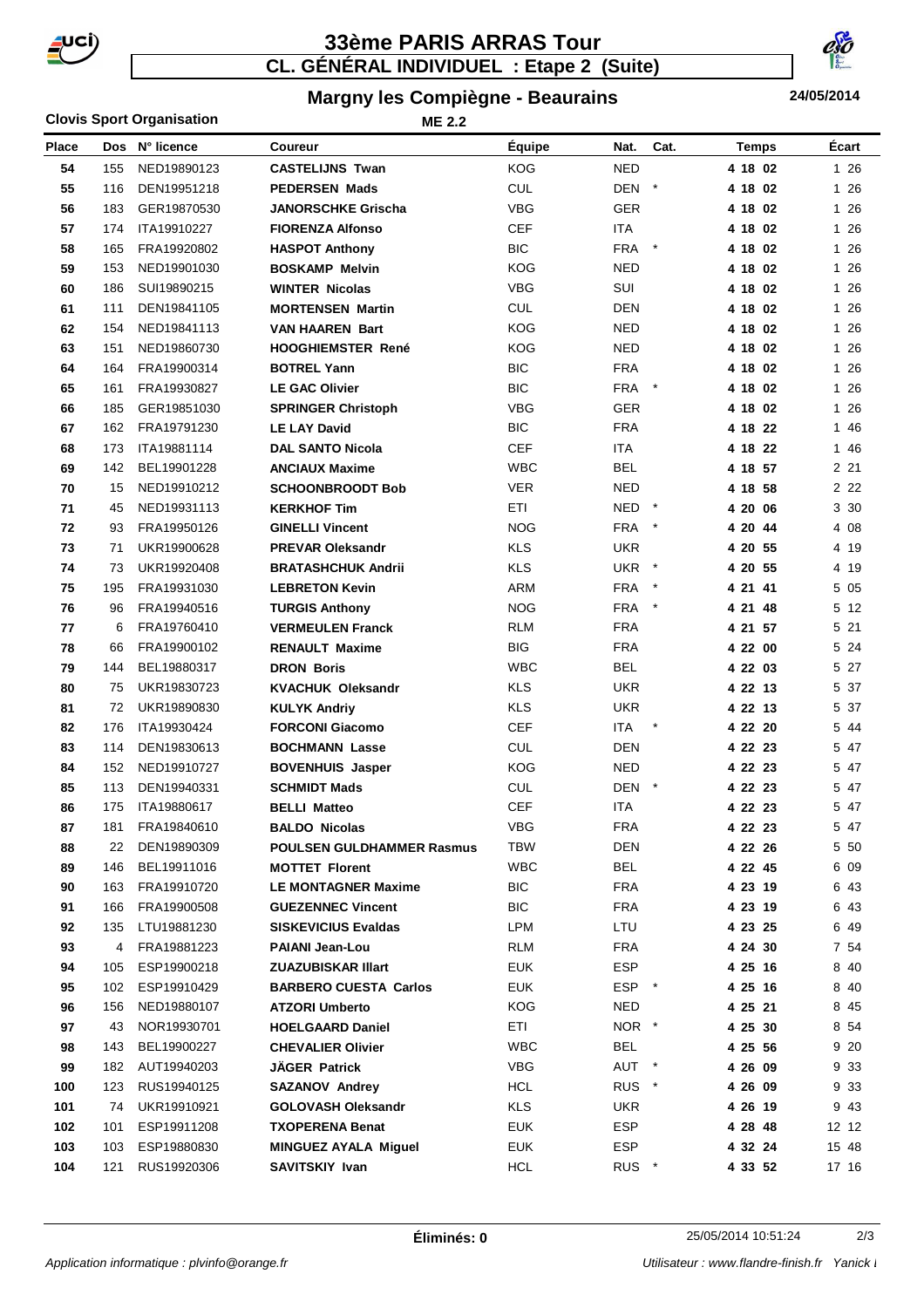

# **CL. GÉNÉRAL INDIVIDUEL : Etape 2 (Suite) 33ème PARIS ARRAS Tour**



#### **Margny les Compiègne - Beaurains**

**Clovis Sport Organisation**

# **ME 2.2**

**24/05/2014**

| Place |     | Dos N° licence                                   | <b>Coureur</b> |            | Équipe     | Nat. | Cat. | Temps              | Écart |
|-------|-----|--------------------------------------------------|----------------|------------|------------|------|------|--------------------|-------|
|       |     | Pénalités prises en compte au classement général |                |            |            |      |      |                    |       |
|       |     | Dos Coureur                                      |                | Équipe     | Nat.       |      |      | Pénalité (mn et s) |       |
|       | 32  | <b>CORNU Jeremy</b>                              |                | <b>VEN</b> | <b>FRA</b> |      |      | 20 <sub>s</sub>    |       |
|       | 74  | <b>GOLOVASH Oleksandr</b>                        |                | <b>KLS</b> | <b>UKR</b> |      |      | 20 <sub>s</sub>    |       |
|       | 162 | <b>LE LAY David</b>                              |                | <b>BIC</b> | <b>FRA</b> |      |      | 20 <sub>s</sub>    |       |
|       | 173 | <b>DAL SANTO Nicola</b>                          |                | <b>CEF</b> | <b>ITA</b> |      |      | 20 <sub>s</sub>    |       |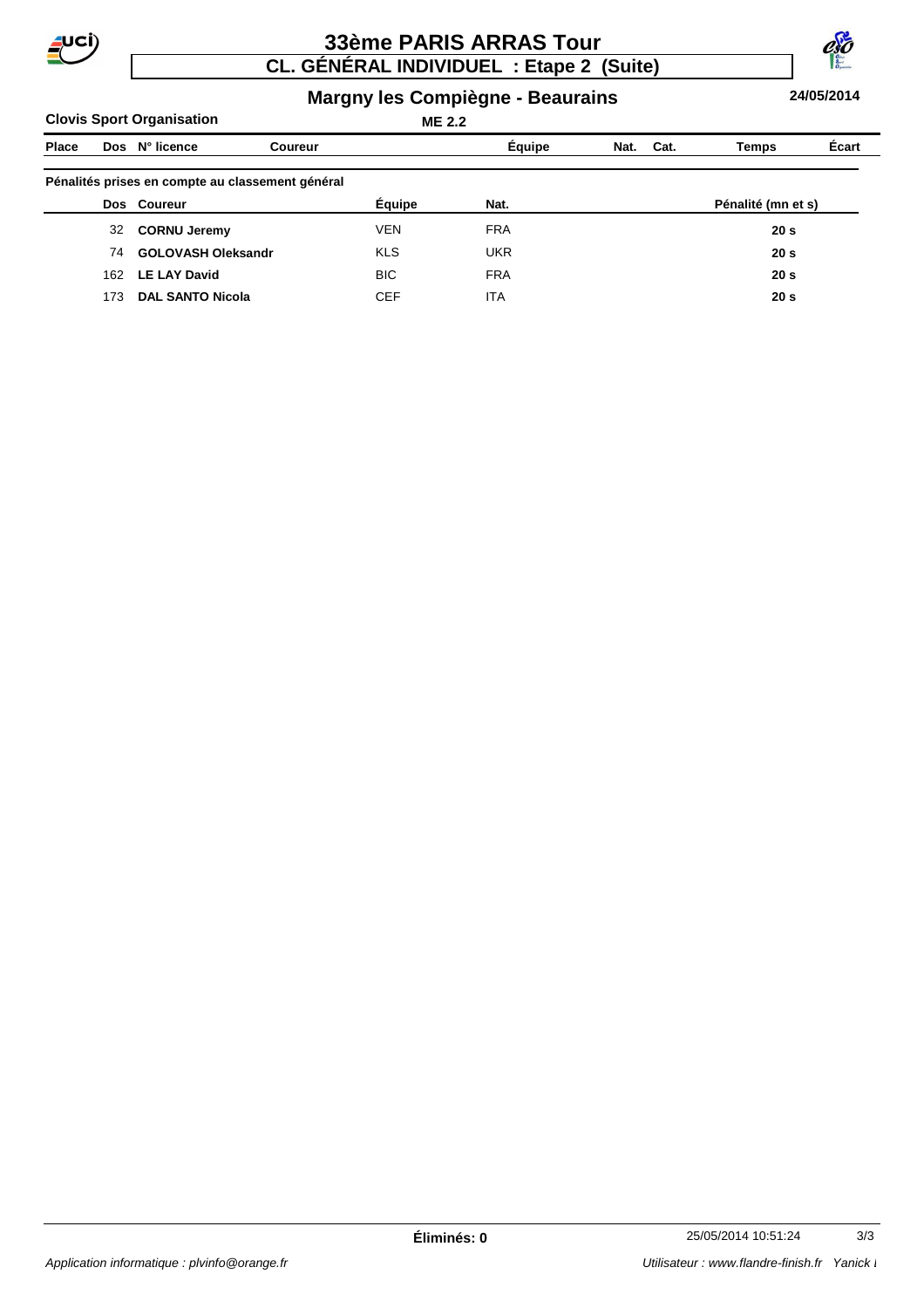

**CLASSEMENT GÉNÉRAL INDIVIDUEL Espoirs : Etape 2**



# **Margny les Compiègne - Beaurains**

**24/05/2014**

|                | <b>Clovis Sport Organisation</b> |                |                              | <b>ME 2.2</b> | 195,6 km      |                  | Général 45,719 kmh Epreuve: 45,719 kmh |         |                 |
|----------------|----------------------------------|----------------|------------------------------|---------------|---------------|------------------|----------------------------------------|---------|-----------------|
| <b>Place</b>   |                                  | Dos N° licence | Coureur                      |               | <b>Équipe</b> | Nat.             | Cat.                                   | Temps   | Écart           |
| 1              | $\mathbf{1}$                     | FRA19921218    | <b>BARBIER Rudy</b>          |               | RLM           | <b>FRA</b>       | $\star$                                | 4 16 41 |                 |
| $\mathbf 2$    | 31                               | FRA19940224    | <b>BOUDAT Thomas</b>         |               | <b>VEN</b>    | <b>FRA</b>       | $\star$                                | 4 16 50 | 0 <sub>09</sub> |
| 3              | 81                               | BEL19930625    | <b>CAPIOT Amaury</b>         |               | LOT           | BEL *            |                                        | 4 16 55 | 0.14            |
| 4              | 84                               | GBR19920103    | <b>McLAY Daniel</b>          |               | LOT           | GBR *            |                                        | 4 16 56 | 0.15            |
| 5              | 86                               | BEL19920121    | <b>VAN MEIRHAEGHE Jef</b>    |               | LOT           | <b>BEL</b>       | $\star$                                | 4 16 58 | 0 <sub>17</sub> |
| 6              | 83                               | BEL19930701    | <b>LEEMANS Rob</b>           |               | LOT           | <b>BEL</b>       | $\star$                                | 4 16 58 | 0 <sub>17</sub> |
| $\overline{7}$ | 85                               | BEL19941103    | <b>POLS Ruben</b>            |               | LOT           | <b>BEL</b>       | $\star$                                | 4 16 58 | 0 <sub>17</sub> |
| 8              | 34                               | FRA19920812    | <b>CARDIS Romain</b>         |               | <b>VEN</b>    | <b>FRA</b>       | $\star$                                | 4 17 00 | 0 <sub>19</sub> |
| 9              | 42                               | AUS19920416    | <b>SPOKES Samuel</b>         |               | ETI           | AUS <sup>*</sup> |                                        | 4 17 17 | 0.36            |
| 10             | 41                               | FRA19920606    | <b>GUERIN Alexis</b>         |               | ETI           | FRA *            |                                        | 4 17 17 | 0.36            |
| 11             | 44                               | CZE19940222    | <b>DOLEZEL Radovan</b>       |               | ETI           | CZE              | $\star$                                | 4 17 17 | 0.36            |
| 12             | 191                              | FRA19920703    | <b>LE ROUX Romain</b>        |               | ARM           | <b>FRA</b>       | $\rightarrow$                          | 4 17 22 | 041             |
| 13             | 193                              | FRA19940411    | <b>ARMIRAIL Bruno</b>        |               | <b>ARM</b>    | <b>FRA</b>       | $\rightarrow$                          | 4 17 22 | 041             |
| 14             | 92                               | FRA19941112    | <b>FOURNIER Marc</b>         |               | <b>NOG</b>    | <b>FRA</b>       | $\star$                                | 4 17 27 | 046             |
| 15             | 64                               | FRA19930209    | <b>GOUAULT Pierre</b>        |               | <b>BIG</b>    | <b>FRA</b>       | $\star$                                | 4 17 31 | 0 <sub>50</sub> |
| 16             | 33                               | FRA19941031    | <b>GRELLIER Fabien</b>       |               | <b>VEN</b>    | <b>FRA</b>       | $\star$                                | 4 17 31 | 0 <sub>50</sub> |
| 17             | 65                               | FRA19930625    | <b>YSSAAD Yannis</b>         |               | BIG           | FRA              | $\star$                                | 4 17 32 | 0 <sub>51</sub> |
| 18             | 23                               | DEN19940810    | <b>ANDERSEN Søren Kragh</b>  |               | <b>TBW</b>    | DEN *            |                                        | 4 17 37 | 0 <sub>56</sub> |
| 19             | 14                               | NED19920625    | <b>OTTEMA Rick</b>           |               | <b>VER</b>    | NED *            |                                        | 4 17 47 | 1 0 6           |
| 20             | 51                               | BEL19951030    | <b>BIERMANS Jenthe</b>       |               | GID           | <b>BEL</b>       | $\star$                                | 4 17 57 | 1 16            |
| 21             | 116                              | DEN19951218    | <b>PEDERSEN Mads</b>         |               | <b>CUL</b>    | DEN *            |                                        | 4 18 02 | 121             |
| 22             | 165                              | FRA19920802    | <b>HASPOT Anthony</b>        |               | <b>BIC</b>    | <b>FRA</b>       | $\star$                                | 4 18 02 | $121$           |
| 23             | 161                              | FRA19930827    | <b>LE GAC Olivier</b>        |               | <b>BIC</b>    | FRA              | $\star$                                | 4 18 02 | $121$           |
| 24             | 45                               | NED19931113    | <b>KERKHOF Tim</b>           |               | ETI           | NED *            |                                        | 4 20 06 | 3 25            |
| 25             | 93                               | FRA19950126    | <b>GINELLI Vincent</b>       |               | <b>NOG</b>    | FRA              | $\star$                                | 4 20 44 | 4 0 3           |
| 26             | 73                               | UKR19920408    | <b>BRATASHCHUK Andrii</b>    |               | <b>KLS</b>    | UKR *            |                                        | 4 20 55 | 4 14            |
| 27             | 195                              | FRA19931030    | <b>LEBRETON Kevin</b>        |               | <b>ARM</b>    | <b>FRA</b>       |                                        | 4 21 41 | 5 00            |
| 28             | 96                               | FRA19940516    | <b>TURGIS Anthony</b>        |               | <b>NOG</b>    | <b>FRA</b>       | $\star$                                | 4 21 48 | 5 07            |
| 29             | 176                              | ITA19930424    | <b>FORCONI Giacomo</b>       |               | CEF           | ITA              |                                        | 4 22 20 | 5 39            |
| 30             | 113                              | DEN19940331    | <b>SCHMIDT Mads</b>          |               | CUL           | DEN *            |                                        | 4 22 23 | 5 42            |
| 31             | 102                              | ESP19910429    | <b>BARBERO CUESTA Carlos</b> |               | <b>EUK</b>    | ESP *            |                                        | 4 25 16 | 8 35            |
| 32             | 43                               | NOR19930701    | <b>HOELGAARD Daniel</b>      |               | ETI           | NOR *            |                                        | 4 25 30 | 8 4 9           |
| 33             | 182                              | AUT19940203    | <b>JÄGER Patrick</b>         |               | <b>VBG</b>    | AUT *            |                                        | 4 26 09 | 9 28            |
| 34             | 123                              | RUS19940125    | <b>SAZANOV Andrey</b>        |               | <b>HCL</b>    | RUS <sup>*</sup> |                                        | 4 26 09 | 9 28            |
| 35             | 121                              | RUS19920306    | <b>SAVITSKIY Ivan</b>        |               | HCL           | RUS <sup>*</sup> |                                        | 43352   | 17 11           |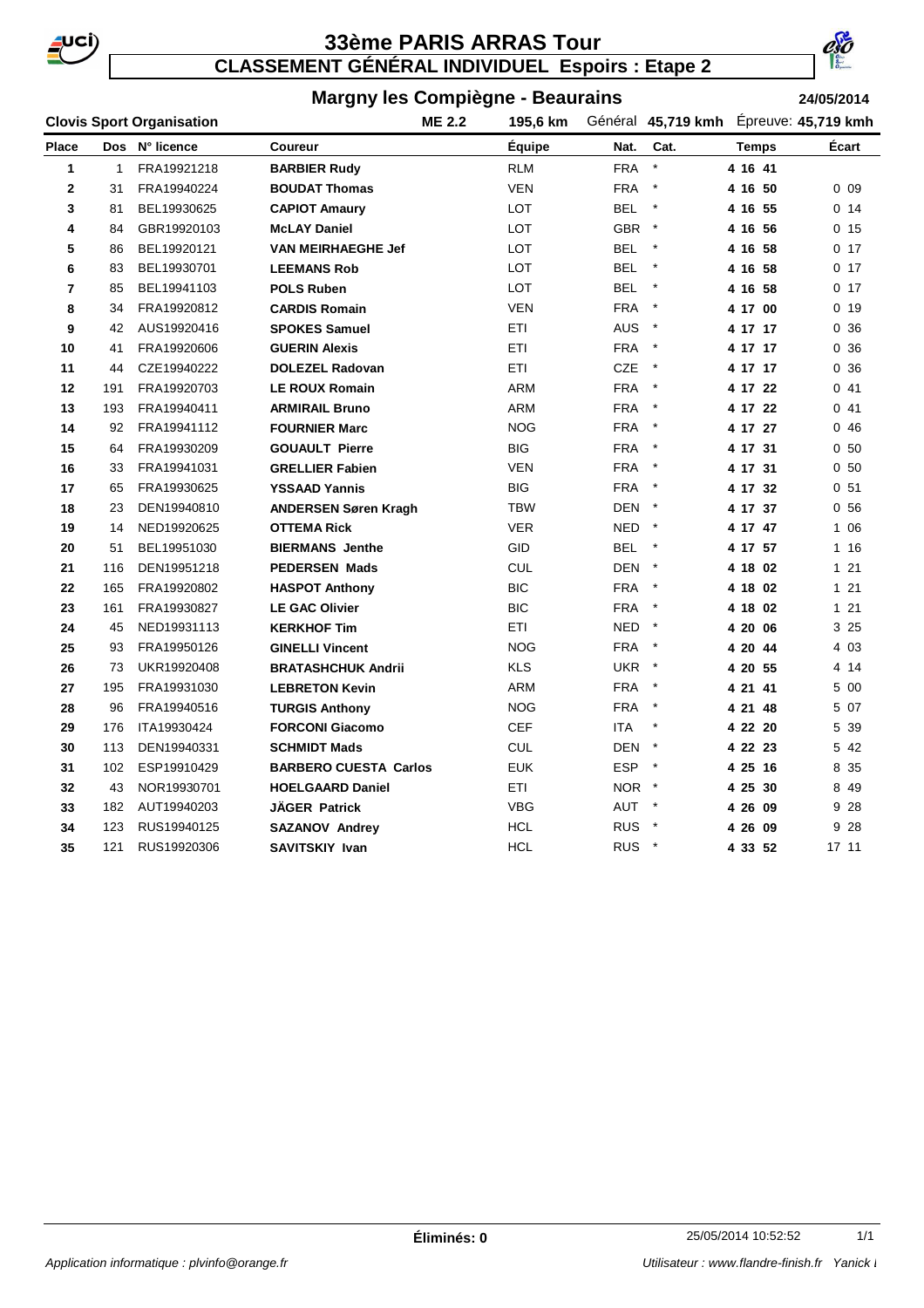

**CLASSEMENT PAR ÉQUIPES : Etape 2**

#### **Margny les Compiègne - Beaurains**

**ME 2.2**

#### **Clovis Sport Organisation 24/05/2014 ÉTAPE**

| EIAPE |                                   |     |              |       |                  |               |                |
|-------|-----------------------------------|-----|--------------|-------|------------------|---------------|----------------|
| PI.   | Équipe                            | Cat | Temps        | Écart | Dossards         | <b>Places</b> | <b>PI 1C</b>   |
| 1     | <b>LOTTO BELISOL U23</b>          |     | 11 04 36     |       | (84 86 81)       | 47            | 6              |
| 2     | <b>ETIXX</b>                      |     | 11 04 36     |       | (43 42 46)       | 53            | $\mathbf{3}$   |
| 3     | <b>ROUBAIX LILLE METROPOLE</b>    |     | 11 04 36     |       | $(5 \t1 \t2)$    | 60            | $\overline{2}$ |
| 4     | <b>KOGA CYCLING TEAM</b>          |     | 11 04 36     |       | (156 155 153)    | 62            | 13             |
| 5.    | <b>VERANCLASSIC - DOLTCINI</b>    |     | 11 04 36     |       | $(16 \t12 \t11)$ | 65            | 11             |
| 6     | <b>TEAM VORARLBERG</b>            |     | 11 04 36     |       | (184 183 186)    | 68            | $\mathbf{1}$   |
| 7     | <b>VENDEE U PAYS DE LA LOIRE</b>  |     | 11 04 36     |       | $(31 \ 34 \ 35)$ | 69            | 15             |
| 8     | <b>CC NOGENT SUR OISE</b>         |     | 11 04 36     |       | (95, 94, 92)     | 72            | 22             |
| 9     | <b>BIGMAT - AUBER 93</b>          |     | 11 04 36     |       | (65 66 64)       | 73            | $\overline{7}$ |
| 10    | <b>BREST IROISE CYCLISME 2000</b> |     | 11 04 36     |       | (163 165 162)    | 105           | 9              |
| 11    | <b>NANKANG - FONDRIEST</b>        |     | 11 04 36     |       | (174 171 173)    | 107           | 10             |
| 12    | <b>WALLONIE - BRUXELLES</b>       |     | 11 04 36     |       | (146 141 145)    | 113           | 5              |
| 13    | <b>ARMEE DE TERRE</b>             |     | 11 04 36     |       | (191 192 193)    | 128           | 21             |
| 14    | <b>TEAM LA POMME MARSEILLE 13</b> |     | 11 04 36     |       | (132 136 134)    | 142           | 40             |
| 15    | <b>TEAM TREFOR - BLUE WATER</b>   |     | 11 04 36     |       | (26 25 23)       | 160           | 19             |
| 16    | <b>KOLSS CYCLING TEAM</b>         |     | 11 04<br>-36 |       | $(76\ 71\ 73)$   | 176           | 45             |
| 17    | <b>CULT ENERGY VITAL WATER</b>    |     | 11 08<br>57  | 4 21  | (116 111 113)    | 157           | 25             |
| 18    | <b>EUSKADI</b>                    |     | 11 12 43     | 807   | (104 106 105)    | 153           | 4              |

# **GÉNÉRAL**

| PI. | Equipe                            | Cat | <b>Temps</b> | <b>Ecart</b> | Pl.1 Pl.2 Pl.3 Pl.4 Pl.5 Pl.6 Pl.7 Pl.8 Pl.9 Pl.10 |
|-----|-----------------------------------|-----|--------------|--------------|----------------------------------------------------|
|     | <b>LOTTO BELISOL U23</b>          |     | 11 04 36     |              | 1                                                  |
| 2   | <b>ETIXX</b>                      |     | 11 04 36     |              | 1                                                  |
|     | <b>ROUBAIX LILLE METROPOLE</b>    |     | 11 04 36     |              | 1                                                  |
| 4   | <b>KOGA CYCLING TEAM</b>          |     | 11 04 36     |              | 1                                                  |
| 5   | <b>VERANCLASSIC - DOLTCINI</b>    |     | 11 04 36     |              |                                                    |
| 6   | <b>TEAM VORARLBERG</b>            |     | 11 04 36     |              | 1                                                  |
|     | <b>VENDEE U PAYS DE LA LOIRE</b>  |     | 11 04 36     |              | 1                                                  |
| 8   | <b>CC NOGENT SUR OISE</b>         |     | 11 04 36     |              | 1                                                  |
| 9   | <b>BIGMAT - AUBER 93</b>          |     | 11 04 36     |              |                                                    |
| 10  | <b>BREST IROISE CYCLISME 2000</b> |     | 11 04 36     |              |                                                    |
| 11  | <b>NANKANG - FONDRIEST</b>        |     | 11 04 36     |              |                                                    |
| 12  | <b>WALLONIE - BRUXELLES</b>       |     | 11 04 36     |              |                                                    |
| 13  | <b>ARMEE DE TERRE</b>             |     | 11 04 36     |              |                                                    |
| 14  | <b>TEAM LA POMME MARSEILLE 13</b> |     | 11 04 36     |              |                                                    |
| 15  | <b>TEAM TREFOR - BLUE WATER</b>   |     | 11 04 36     |              |                                                    |
| 16  | <b>KOLSS CYCLING TEAM</b>         |     | 11 04 36     |              |                                                    |
| 17  | <b>CULT ENERGY VITAL WATER</b>    |     | 11 08 57     | 4 21         |                                                    |
| 18  | <b>EUSKADI</b>                    |     | 11 12 43     | 8 07         |                                                    |

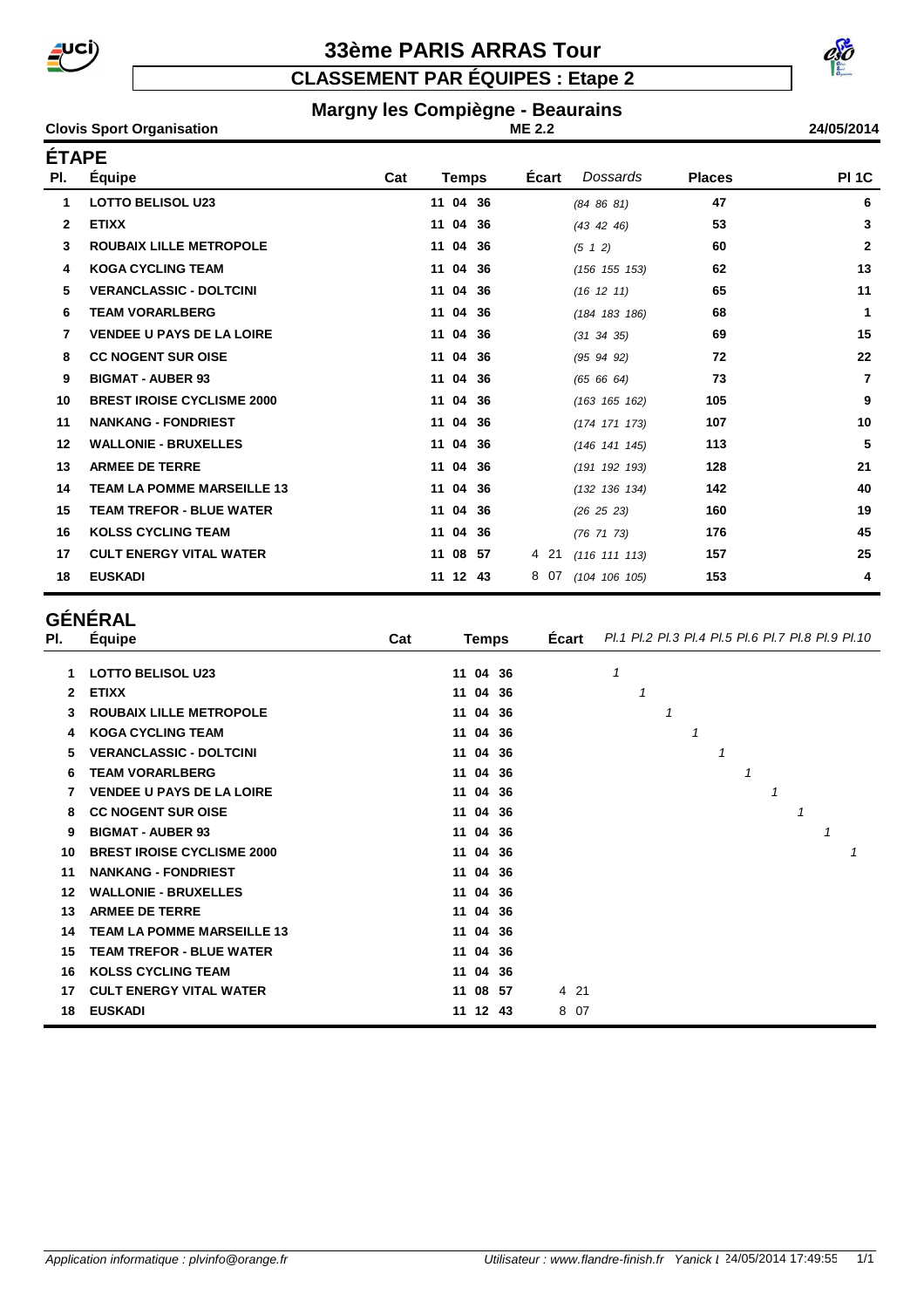

# **CLASSEMENT Clast des Monts : Etape 2**



#### **Margny les Compiègne - Beaurains ME 2.2**

#### **Clovis Sport Organisation 24/05/2014**

| 1 |     | <b>Km 9.9 Ribecourt Dreslincourt</b> |            | Points |
|---|-----|--------------------------------------|------------|--------|
| 1 |     | 42 SPOKES Samuel                     | ETI        | 5      |
| 2 |     | 56 SCHACHMANN Maximilian             | GID        | 3      |
| 3 | 103 | <b>MINGUEZ AYALA Miguel</b>          | <b>EUK</b> | 1      |
| 2 |     | Km 88,5 Hamel                        |            | Points |
| 1 |     | 195 LEBRETON Kevin                   | ARM        | 5      |
| 2 |     | 176 FORCONI Giacomo                  | <b>CEF</b> | 3      |
|   | 111 | <b>MORTENSEN Martin</b>              | CUL        | 1      |

| 3 | <b>Km 97,4 Moislains</b> |     | Points |
|---|--------------------------|-----|--------|
|   | 1 195 LEBRETON Kevin     | ARM | 5      |
|   | 2 176 FORCONI Giacomo    | CFF | -3     |
|   | 3 111 MORTENSEN Martin   | CUL | 1      |
|   |                          |     |        |

# **GÉNÉRAL**

| Place |     | Do N° licence | Coureur                     | Equipe     | Nat.       | Etape | Géné. | PI1 | CIGén |
|-------|-----|---------------|-----------------------------|------------|------------|-------|-------|-----|-------|
|       | 195 | FRA19931030   | <b>LEBRETON Kevin</b>       | ARM        | <b>FRA</b> | 10    | 10    | 2   | 74    |
| 2     | 176 | ITA19930424   | <b>FORCONI Giacomo</b>      | <b>CEF</b> | <b>ITA</b> | 6     | 6     |     | 81    |
| 3     | 42  | AUS19920416   | <b>SPOKES Samuel</b>        | ETI        | <b>AUS</b> | 5     | -5    |     | 20    |
|       | 111 | DEN19841105   | <b>MORTENSEN Martin</b>     | CUL        | <b>DEN</b> | 2     | 2     |     | 60    |
| 5.    | 103 | ESP19880830   | <b>MINGUEZ AYALA Miquel</b> | <b>EUK</b> | <b>ESP</b> |       |       |     | 102   |
|       |     |               |                             |            |            |       |       |     |       |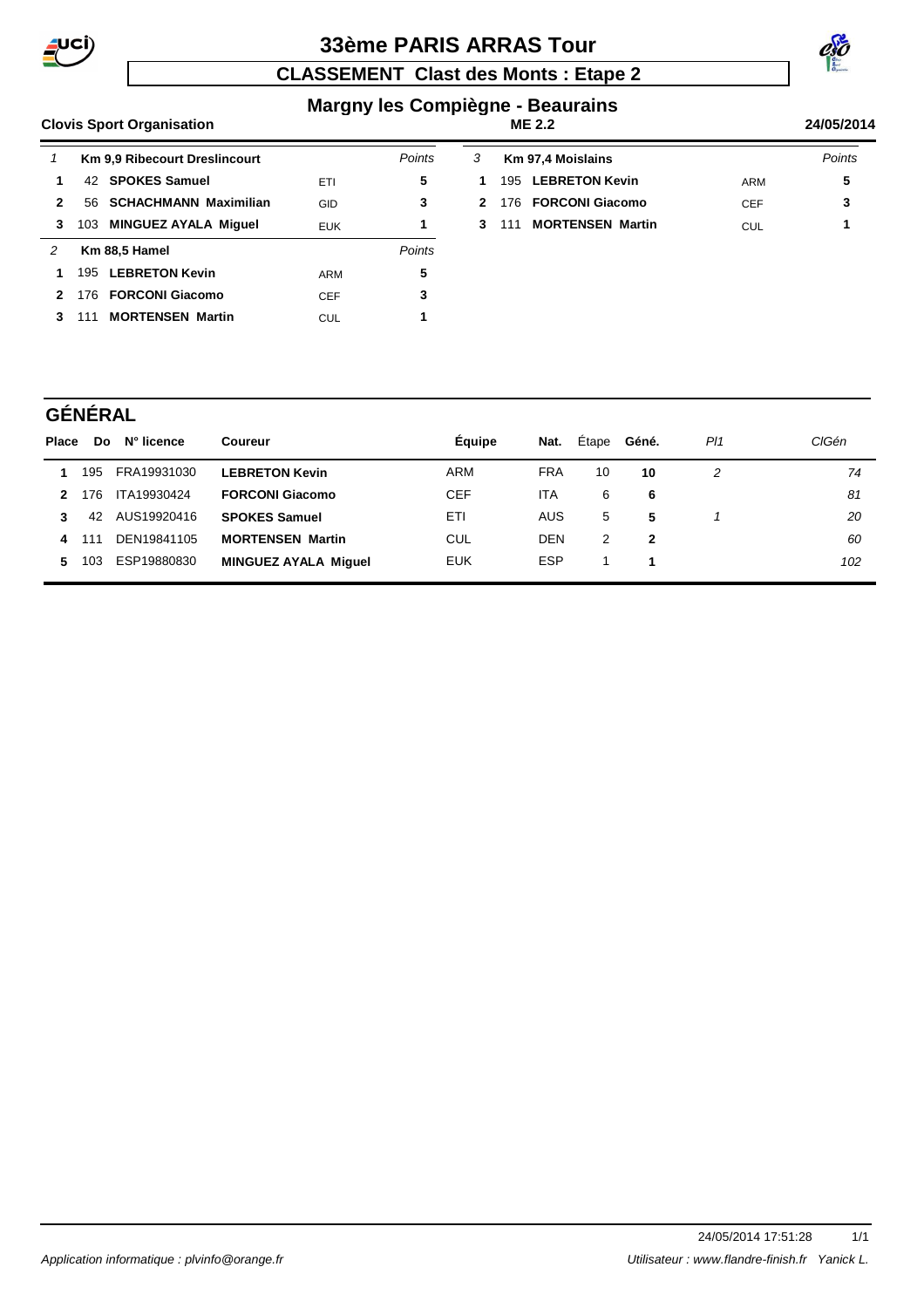

# **CLASSEMENT Clast Sprints Inter. : Etape 2**



#### **Margny les Compiègne - Beaurains ME 2.2**

#### **Clovis Sport Organisation 24/05/2014**

|              | Km 63,4 St Christ Briost     |            | Points | 3            |     | Km 151,7 Beaurains 1er passage L.A. |            | Points |
|--------------|------------------------------|------------|--------|--------------|-----|-------------------------------------|------------|--------|
|              | 43 HOELGAARD Daniel          | ETI        | 5      | 1            |     | 81 CAPIOT Amaury                    | LOT        | 5      |
| $\mathbf{2}$ | <b>McLAY Daniel</b><br>84    | <b>LOT</b> | 3      | $\mathbf{2}$ | 134 | <b>VAUBOURZEIX Thomas</b>           | <b>LPM</b> | 3      |
| 3            | <b>BOUDAT Thomas</b><br>31   | VEN        |        | 3            | 64  | <b>GOUAULT Pierre</b>               | <b>BIG</b> | 1      |
| 2            | Km 113,1 Bapaume             |            | Points |              |     |                                     |            |        |
| 1            | 176 FORCONI Giacomo          | <b>CEF</b> | 5      |              |     |                                     |            |        |
| 2            | <b>LEBRETON Kevin</b><br>195 | ARM        | 3      |              |     |                                     |            |        |
| 3            | <b>BARBIER Rudy</b>          | <b>RLM</b> |        |              |     |                                     |            |        |

### **GÉNÉRAL**

| <b>Place</b>  | Do  | N° licence  | Coureur                   | <b>Équipe</b> | Nat.       | Étape | Géné. | PI1 | CIGén |
|---------------|-----|-------------|---------------------------|---------------|------------|-------|-------|-----|-------|
|               | 81  | BEL19930625 | <b>CAPIOT Amaury</b>      | LOT           | <b>BEL</b> | 5     | 5     |     | 7     |
| $\mathcal{P}$ | 176 | ITA19930424 | <b>FORCONI Giacomo</b>    | <b>CEF</b>    | <b>ITA</b> | 5     | 5     | 1   | 81    |
| 3             | 43  | NOR19930701 | <b>HOELGAARD Daniel</b>   | ETI           | <b>NOR</b> | 5     | 5     |     | 96    |
| 4             | 84  | GBR19920103 | <b>McLAY Daniel</b>       | LOT           | <b>GBR</b> | 3     | 3     |     | 8     |
| 5.            | 134 | FRA19890616 | <b>VAUBOURZEIX Thomas</b> | LPM           | <b>FRA</b> | 3     | 3     |     | 9     |
| 6             | 195 | FRA19931030 | <b>LEBRETON Kevin</b>     | <b>ARM</b>    | <b>FRA</b> | 3     | 3     |     | 74    |
| 7             |     | FRA19921218 | <b>BARBIER Rudy</b>       | <b>RLM</b>    | <b>FRA</b> |       | 1     |     | 2     |
| 8             | 31  | FRA19940224 | <b>BOUDAT Thomas</b>      | <b>VEN</b>    | <b>FRA</b> |       | 1     |     | 4     |
| 9             | 64  | FRA19930209 | <b>GOUAULT Pierre</b>     | <b>BIG</b>    | <b>FRA</b> |       | 1     |     | 32    |
|               |     |             |                           |               |            |       |       |     |       |